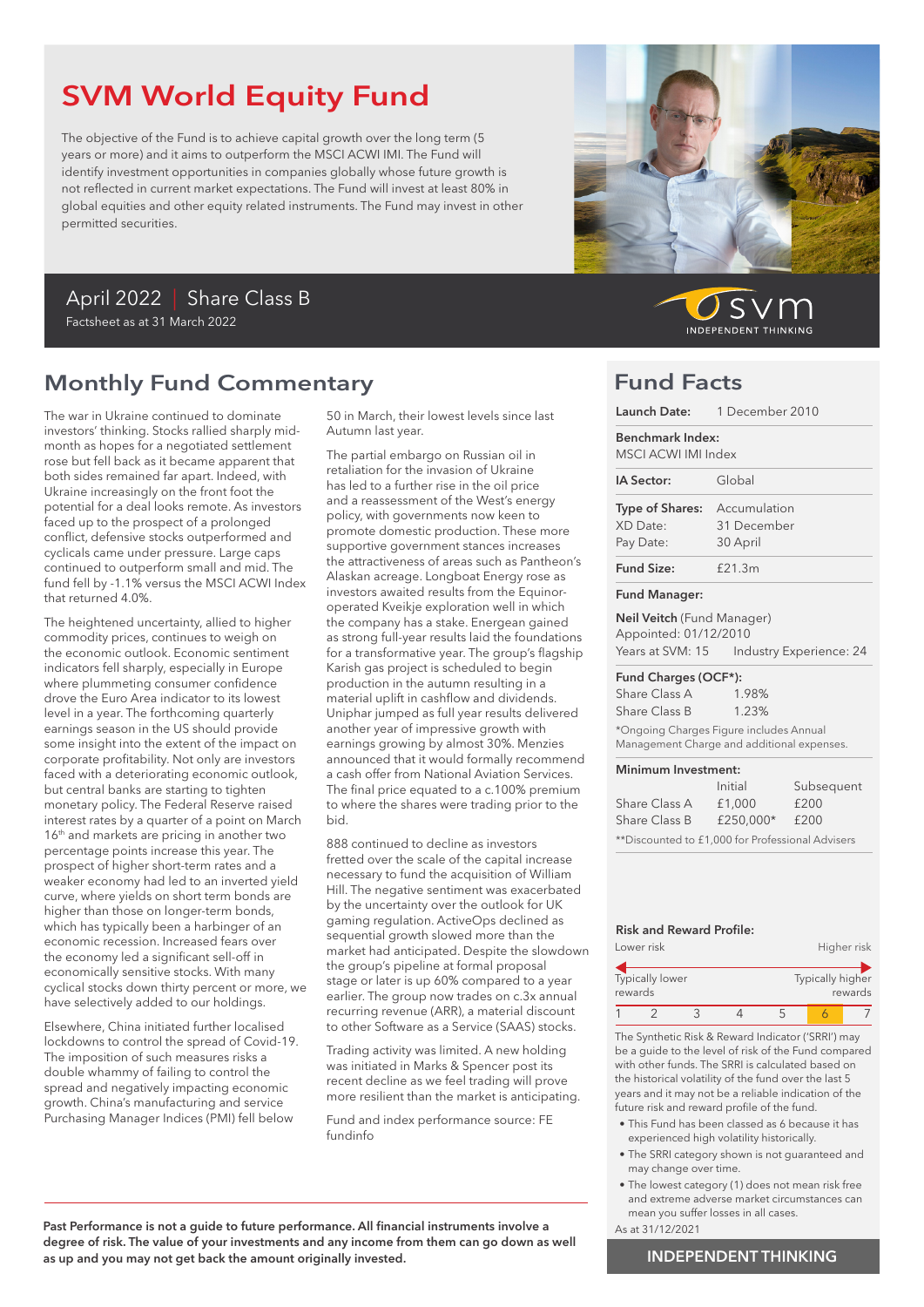# Portfolio Analysis

### Risk Baskets

To help understand the overall balance of the portfolio, stocks are allocated to one of eight risk groups: defensive, cyclical, stable financial, unstable financial, consumer cyclical, oil & gas, mining and finally technology. Most of these groups are self explanatory but financials deserve some clarity. All financials are inherently unstable but in the main, Lloyd's underwriters and General Insurers take less balance sheet risk, so are relatively more stable than Banks or Life Assurers.

Seeing the portfolio broken down into these categories allows an understanding of how aggressive or defensive the overall portfolio is, and where risk is being taken.

| Technology         | 32.4 |  |
|--------------------|------|--|
| Cyclical           | 21.4 |  |
| Consumer Cyclical  | 13.6 |  |
| Oil & Gas          | 10.0 |  |
| Defensive          | 8.7  |  |
| Unstable Financial | 6.9  |  |
| Stable Financial   | 0.0  |  |
| Mining             | 0.0  |  |
| Cash               | 7.0  |  |
|                    |      |  |

| Technology              | 32.4% |
|-------------------------|-------|
| Alphabet                | 8.6   |
| Micron Technology       | 5.0   |
| MagnaChip Semiconductor | 4.5   |

| Cyclical  | 21.4% |
|-----------|-------|
| Hitachi   | 4.0   |
| Alpha FMC | 3.6   |
| Synthomer | 3.6   |
|           |       |

| <b>Consumer Cyclical</b> | 13.6% |
|--------------------------|-------|
| Entain                   | 5.8   |
| <b>Norcros</b>           | 2.5   |
| Ryanair                  | 24    |

| $10.0\%$ |
|----------|
| 3.7      |
| 2.7      |
| 1.8      |
|          |

| <b>Defensive</b> | 8.7% |
|------------------|------|
| Uniphar          | 4.3  |
| Drax Group       | 26   |
| Smith & Nephew   | 1.8  |

| Unstable Financial | 6.9% |
|--------------------|------|
| U.S. Bancorp       | 3 R  |
| Prudential         | 31   |

| <b>Stable Financial</b> | 0.0% | <b>Mining</b> | 0.0% |
|-------------------------|------|---------------|------|
|-------------------------|------|---------------|------|

# This Month's Featured Stock

### Energean

Energean is an oil and gas E&P company with operations across the Mediterranean. In 2021, Energean's revenues of nearly \$0.5bn were largely generated from sales of gas produced at its fields in Egypt and Italy.

The company's flagship asset, Karish, offshore Israel will transform the company. Scheduled to deliver first gas in Q3 2022, this project underpins the company's medium-term target guidance of increasing gas production by c.5x from current levels. The cashflow generated by this project, alongside existing assets, have allowed management to pledge to returning a minimum of \$1bn to investors by the end of 2025, equivalent to a double-digit annual

dividend yield. This commitment is supported by the long-term contracts Energean has signed with a number of Israeli power producers. With a string of high-impact exploration wells also due to deliver drilling results in the next few months, there is the potential for further upside.

Recent events have demonstrated the importance of energy security. As countries seek to diversify away from Russian gas, the attractiveness of hydrocarbons produced elsewhere have increased significantly. While Energean has little spare capacity to sell, any exploration success will allow the group to reenter the market. The group's main exploration assets are in fields that have no export permit

requirement from the Israeli government, allowing the group to target both domestic and international purchasers.

Even after recent outperformance, Energean is still trading on an estimated 2023 PE of less than 4x. If the market continues to fail to recognise the quality of the group's assets, we wouldn't be surprised if management consider taking steps to address this undervaluation. The obvious thing may be to split the business into an investmentgrade Israeli gas utility-style company, which would attract a lower cost of capital, and a higher risk oil & gas Mediterranean E&P.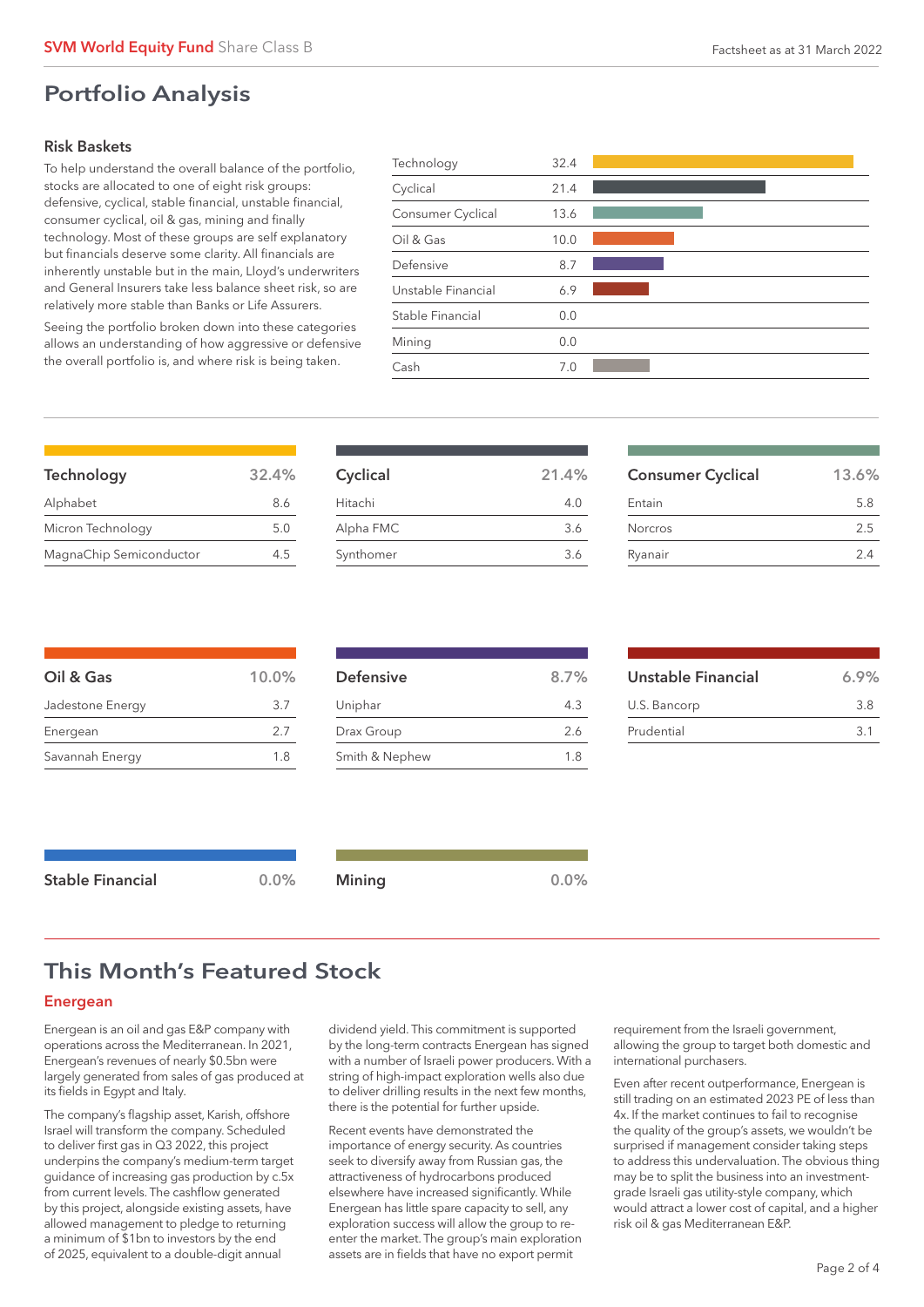# Portfolio Structure

As an unconstrained fund we invest in our highest conviction ideas irrespective of market capitalisation, country or sector. As a consequence The SVM World Equity Fund portfolio will vary considerably from the benchmark index and from other funds that are in the same IA sector.







| <b>Size Analysis</b>              |      |
|-----------------------------------|------|
| $\blacksquare$ Mega Cap (>£50bn)  | 24.3 |
| $\blacksquare$ Large Cap (<£50bn) | 15.4 |
| Mid Cap (<£10bn)                  | 27.1 |
| $\Box$ Small Cap (<£1bn)          | 26.2 |
|                                   |      |

## Geographic Stock Analysis (%)

| United Kingdom                 | 44.5    |
|--------------------------------|---------|
| North America                  | 28.4    |
| Europe (excluding UK)          | 9.5     |
| Japan                          | 5.5     |
| Asia Pacific (excluding Japan) | 5.0     |
| Latin America                  | 0.0     |
| Other                          | ( ) ( ) |



| <b>Sector Breakdown</b>       | (% ) |
|-------------------------------|------|
| Information Technology        | 21.2 |
| Industrials                   | 17.1 |
| Energy                        | 10.0 |
| <b>Health Care</b>            | 8.7  |
| <b>Communication Services</b> | 8.6  |
| <b>Consumer Discretionary</b> | 8.5  |
| <b>Materials</b>              | 7.8  |
| Financials                    | 6.9  |
| Utilities                     | 2.6  |
| Consumer Staples              | 1.5  |
| <b>Real Estate</b>            | 0.0  |



| <b>Net Currency Exposure</b> | (% ) |
|------------------------------|------|
| $\blacksquare$ Euro          | 9.5  |
| Sterling                     | 47.5 |
| $\blacksquare$ US Dollar     | 33.5 |
| Japanese Yen                 | 5.5  |
| ■ Others                     | 5.0  |
|                              |      |